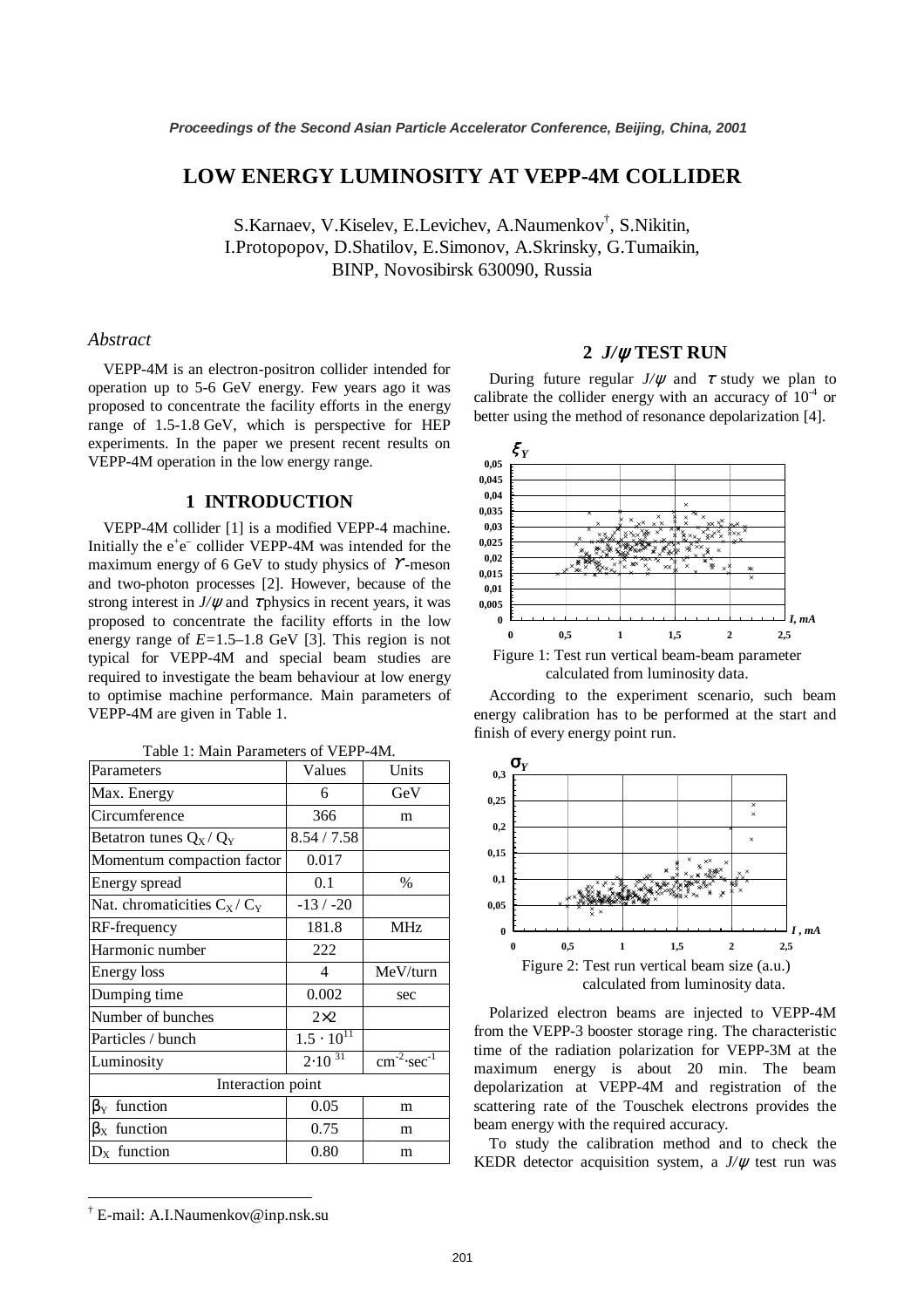performed in summer, 2001. Fig. 1 shows the beambeam parameter obtained during this run, while Fig. 2 depicts the vertical beam size as a function of the bunch current (arbitrary units). Fig. 3 demonstrates a typical "jump" in the Touschek electrons count rate due to the beam depolarization.



Figure3: Intra-beam scattering count rate jump.

The error of the beam energy definition obtained in the test run is ≈ 30 keV ( $\Delta E/E \approx 2 \times 10^{-5}$ ). The achieved maximum peak luminosity  $L = 4.7 \times 10^{29} \text{ cm}^{-2} \text{ s}^{-1}$ corresponds to  $\xi_Y = 0.037$  (the 1×1 bunch mode with 2.2 mA per bunch).

# **3 LUMINOSITY INCREASING**

There are two gradient wigglers (GW) and two dipole wigglers (DW) at the VEPP-4M storage ring. Special efforts were undertaken to study the possibility of luminosity enhancement by these wigglers.

### *3.1 Quadrupole wigglers*

VEPP-4M has relatively large horizontal dispersion at the Interaction Point (IP), so the horizontal beam size at the IP is mainly defined by the energy spread. The ratio between synchrotron and betatron horizontal beam size (monochromatization factor) is equal to  $\lambda = 1.8$  in the nominal operation mode. However, at low energy we can vary this parameter by the GWs, which can redistribute damping decrements between the horizontal and longitudinal planes. Controlling the GWs strength and VEPP-4M lattice we can change  $\lambda$  within a rather wide range (from  $\sim$  1 to 4). Analytical studies [6] have shown that the beam-beam effects are most dangerous for  $\lambda \approx 1$ . In this case all three degrees of freedom of particle motion are coupled and synchro-betatron resonances become very strong. On the contrary, when  $\lambda \gg 1$ , the particle horizontal coordinate at the IP practically does not depend on the betatron motion, and the beam behaviour becomes almost (quasi) two-dimensional. Width of horizontal and coupled synchro-betatron resonances falls down with the increasing of  $\lambda$  (it is not so for the mere vertical and synchrotron resonances).

Additionally, redistribution of the damping decrements by the GWs provides:

- suppression of high-order non-linear resonances by increasing of the horizontal betatron damping,
- reduction of the horizontal betatron emittance (hence, the dynamic aperture becomes larger in units of rms beam size).
- reduction of the horizontal beam-beam parameter  $\xi_X$ , since the total horizontal beam size at the IP increases.

The later allows increasing bunch intensity, keeping ξ*<sup>X</sup>* constant. Experimental results show that for  $\lambda \approx 3$  the maximum bunch current obtained is around 2 mA, which corresponds to  $\zeta_X \approx 0.02$ . For the nominal operation mode ( $\lambda \approx 1.8$ ) such current can not be reached because in this case  $\zeta_X = 0.032$ , which is well above the beambeam limit.

#### *3.2 Dipole wigglers*

Two DWs with the maximum field of 1.8 T provide strong radiation damping against different instabilities and increase beam size and beam-beam current limit.

A numerical simulation of the beam-beam interaction with the LIFETRACK code [5] shows that with the help of DWs we can reach the luminosity  $L \approx 10^{30} \text{ cm}^2 \text{s}^{-1}$  at the 1×1 mode for a 1.5 GeV energy.

Table 2: VEPP-4M luminosity (LIFETRACK)  $(\xi_{\text{Y}} = 0.015, \xi_{\text{Y}} = 0.03)$ 

| ÖΔ                | $\cdots$ , $\eta$ | .                     |
|-------------------|-------------------|-----------------------|
| Wigglers          | Current           | ∟max                  |
|                   | (mA)              | $\rm (cm^{-2}s^{-1})$ |
| $\bigcap_{i=1}^n$ |                   | $1.8 \times 10^{29}$  |
|                   |                   | $1.1 \times 10^{30}$  |

Table 2 lists the simulation results while the experimental ones are shown in Table 3.

Table 3: VEPP-4M luminosity (experiment)

| Wigglers | Current | ∟max                  |
|----------|---------|-----------------------|
|          | (mA)    | $\rm (cm^{-2}s^{-1})$ |
| $\Omega$ | C. ا    | $1.6\times10^{29}$    |
|          |         | $0.7\times10^{30}$    |

The measured data with the DWs switching-on correspond to the vertical beam-beam parameter ξ*Y=* 0.046. However, the experiments show that in spite of the theoretical prediction the maximum possible emittance increasing by the DWs (4 times) does not correspond to the maximum luminosity because in this case the beam lifetime reduces drastically. One of the possible explanations that due to the combined effects of machine non-linearity (strong chromatic sextupoles), the wigglers and beam-beam non-linearity, the dynamic aperture becomes insufficient for reliable operation.

# *3.3 Dynamic aperture study*

Study of the non-linear beam dynamics was already performed at VEPP-4M several years ago [6]. Since that